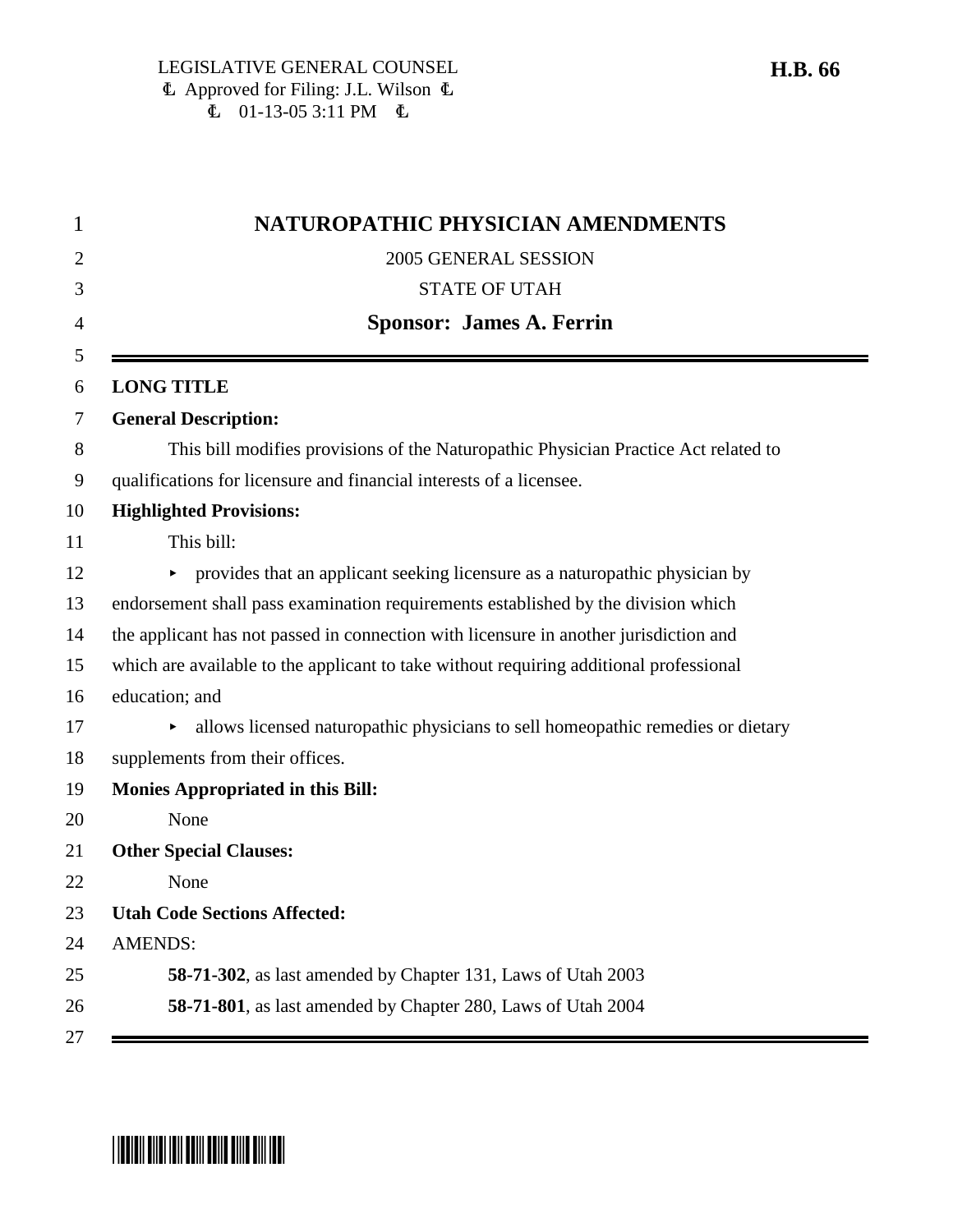28 *Be it enacted by the Legislature of the state of Utah:* 29 Section 1. Section **58-71-302** is amended to read: 30 **58-71-302. Qualifications for licensure.** 31 (1) An applicant for licensure as a naturopathic physician, except as set forth in 32 Subsection (2), shall: 33 (a) submit an application in a form prescribed by the division which may include: 34 (i) submissions by the applicant of information maintained by practitioner data banks, 35 as designated by division rule, with respect to the applicant; and 36 (ii) a record of professional liability claims made against the applicant and settlements 37 paid by or in behalf of the applicant; 38 (b) pay a fee determined by the department under Section 63-38-3.2; 39 (c) be of good moral character; 40 (d) provide satisfactory documentation of having successfully completed a program of 41 professional education preparing an individual as a naturopathic physician, as evidenced by 42 having received an earned degree of doctor of naturopathic medicine from: 43 (i) a naturopathic medical school or college accredited by the Council of Naturopathic 44 Medical Education or its successor organization approved by the division; 45 (ii) a naturopathic medical school or college that is a candidate for accreditation by the 46 Council of Naturopathic Medical Education or its successor organization, and is approved by 47 the division in collaboration with the board, upon a finding there is reasonable expectation the 48 school or college will be accredited; or 49 (iii) a naturopathic medical school or college which, at the time of the applicant's 50 graduation, met current criteria for accreditation by the Council of Naturopathic Medical 51 Education or its successor approved by the division; 52 (e) provide satisfactory documentation of having successfully completed, after 53 successful completion of the education requirements set forth in Subsection (1)(d), 12 months 54 of clinical experience in naturopathic medicine in a residency program recognized by the 55 division and associated with an accredited school or college of naturopathic medicine, and 56 under the preceptorship of a licensed naturopathic physician, physician and surgeon, or 57 osteopathic physician; 58 (f) pass the licensing examination sequence required by division rule established in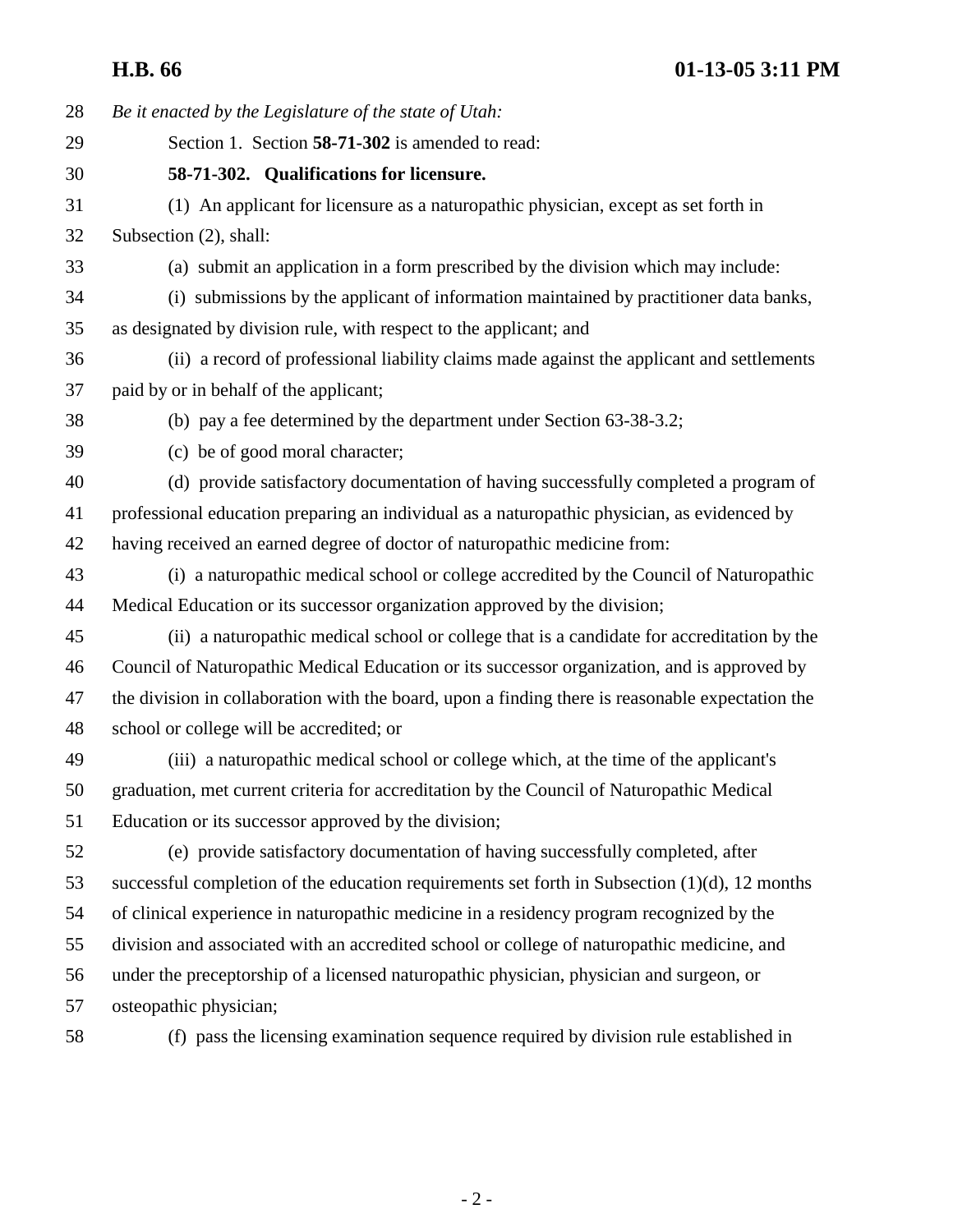## **01-13-05 3:11 PM H.B. 66**

| 59 | collaboration with the board;                                                                    |
|----|--------------------------------------------------------------------------------------------------|
| 60 | (g) be able to read, write, speak, understand, and be understood in the English language         |
| 61 | and demonstrate proficiency to the satisfaction of the board if requested by the board; and      |
| 62 | (h) meet with the board and representatives of the division, if requested, for the               |
| 63 | purpose of evaluating the applicant's qualifications for licensure.                              |
| 64 | (2) An applicant for licensure as a naturopathic physician qualifying under the                  |
| 65 | endorsement provision of Section 58-1-302 shall:                                                 |
| 66 | (a) be currently licensed in good standing in another jurisdiction as set forth in Section       |
| 67 | 58-1-302;                                                                                        |
| 68 | (b) document having met all requirements for licensure under Subsection (1) except the           |
| 69 | clinical experience requirement of Subsection $(1)(e)$ ;                                         |
| 70 | (c) have passed the examination requirements established under Subsection $(1)(f)$               |
| 71 | which:                                                                                           |
| 72 | $(i)$ the applicant has not passed in connection with licensure in another state or              |
| 73 | jurisdiction; and                                                                                |
| 74 | (ii) are available to the applicant to take without requiring additional professional            |
| 75 | education;                                                                                       |
| 76 | (d) have been actively engaged in the practice $[\text{as}]$ of a naturopathic physician for not |
| 77 | less than 6,000 hours during the five years immediately preceding the date of application for    |
| 78 | licensure in Utah; and                                                                           |
| 79 | (e) meet with the board and representatives of the division, if requested for the purpose        |
| 80 | of evaluating the applicant's qualifications for licensure.                                      |
| 81 | Section 2. Section 58-71-801 is amended to read:                                                 |
| 82 | 58-71-801. Disclosure of financial interest by licensee.                                         |
| 83 | (1) Except as provided in $[Subsection]$ Subsections (2) and (5), licensees under this           |
| 84 | chapter may not own, directly or indirectly:                                                     |
| 85 | (a) any pharmacy or pharmaceutical facility as defined in Section 58-17b-102; or                 |
| 86 | (b) a retail store, wholesaler, distributor, manufacturer, or facility of any other kind         |
| 87 | located in this state that is engaged in the sale, dispensing, delivery, distribution, or        |
| 88 | manufacture of homeopathic remedies, dietary supplements, or natural medicines.                  |
| 89 | (2) A licensee may own or control less than 5% of the outstanding stock of a                     |